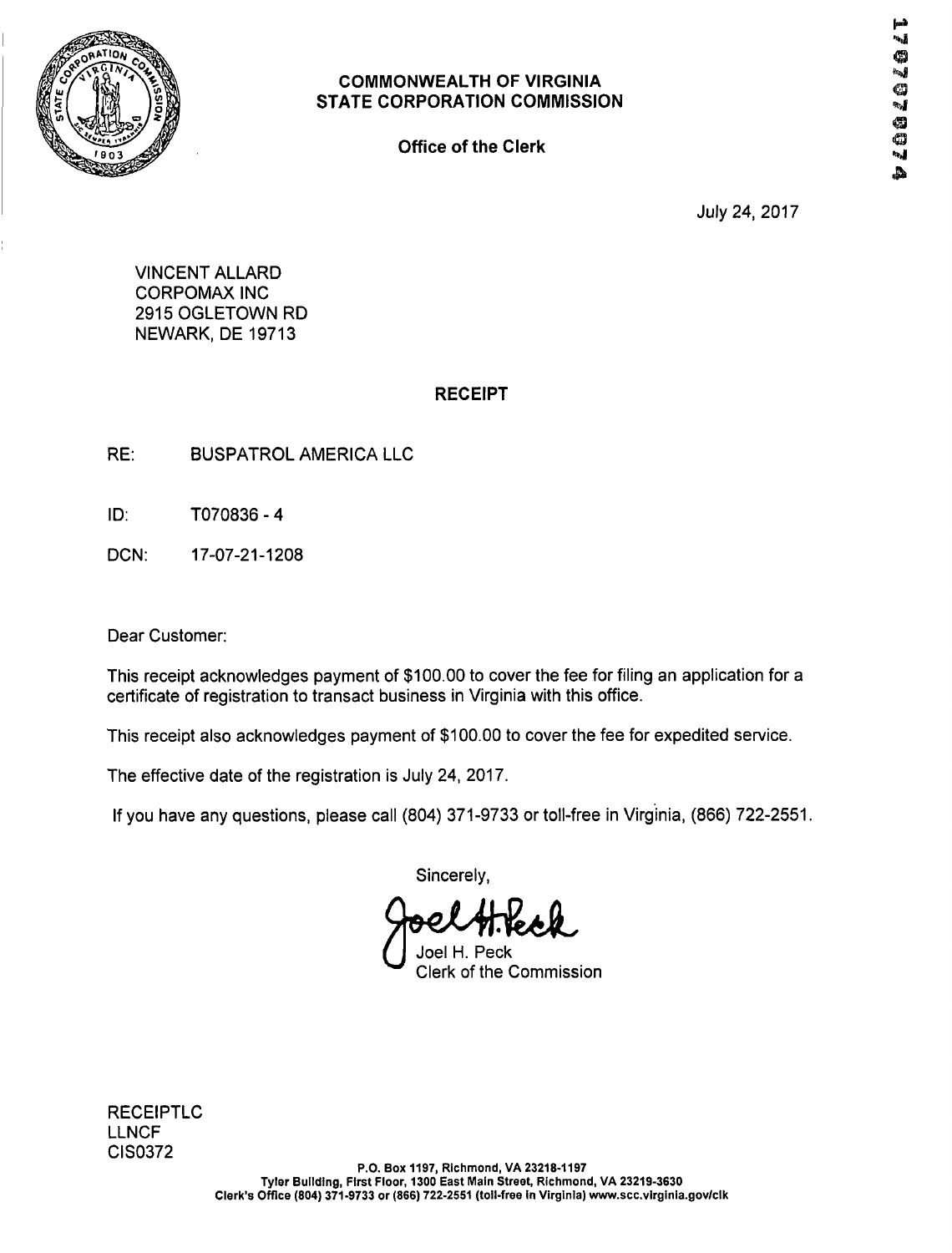



p

This form MUST be completed and placed on top of EACH document submission (so it can be readily identified as a request for expedited review and processing).

|                                                    | <b>Name of Corporation or Company (etc.):</b><br><b>BUSPATROL AMERICA LLC</b>                                                                                                                                                                                                                                                                                                                                                                                                                                                                                                                                                                                      | (Must be typed for Email option.)                            | SCC ID No. (if known):                                                                                                                                                                                                                                                                                                                                                                                                                          |        |
|----------------------------------------------------|--------------------------------------------------------------------------------------------------------------------------------------------------------------------------------------------------------------------------------------------------------------------------------------------------------------------------------------------------------------------------------------------------------------------------------------------------------------------------------------------------------------------------------------------------------------------------------------------------------------------------------------------------------------------|--------------------------------------------------------------|-------------------------------------------------------------------------------------------------------------------------------------------------------------------------------------------------------------------------------------------------------------------------------------------------------------------------------------------------------------------------------------------------------------------------------------------------|--------|
| Firm:<br>Attn:<br>Address:<br>Telephone:<br>Email: | <b>Customer Contact Information:</b><br>CORPOMAX INC.<br><b>VINCENT ALLARD</b><br>2915 OGLETOWN RD<br><b>NEWARK</b><br><b>DE</b><br>19713<br>(city or town)<br>(state)<br>(zip code)<br>302<br>8200<br>266<br>ext.<br>INFO@CORPOMAX.COM                                                                                                                                                                                                                                                                                                                                                                                                                            | (Choose one)<br><b>First-Class Mail</b><br>Overnight via     | <b>Send Evidence of Expedited Filing By:</b><br>Email (Only available for Categories A, C and D)<br>Two typed originals of this form<br>must be submitted for Email option.<br>See "Return of Evidence" in the Instructions.<br>Hold for Pickup (Available at 4:00 p.m.)<br>USPS Express Mail (Prepaid envelope required.)<br><b>UPS</b><br>(Completed waybill required. For Fed Ex, the waybill<br>must be computer-generated with a barcode.) | Fed Ex |
| (mark service requested)                           | $\sim$ See Information & Instructions for description of Categories. $\sim$<br><b>Expedited Service Requested:</b><br>*** (other fees may be needed - see footnote)<br>Category A Expedite Business Entity Document listed in Schedule A.<br>Same Day Service (Received by 10:00 a.m.)<br>Next Day Service (Received by 2:00 p.m.)<br><b>Category B</b><br>Preliminary Review of Document listed in Schedule A<br>(2 <sup>nd</sup> Business Day Service Only - Received by 2:00 p.m.)<br>Resubmission within 30 Days of initial Pre-Review<br>Category C Expedite Business Entity Document listed in Schedule C<br>(Next Day Service Only - Received by 2:00 p.m.) | *** Expedite Fee:<br>\$200<br>\$100<br>\$50<br>(N/C)<br>\$50 | <b>FOR OFFICE USE ONLY</b><br>170721 1808                                                                                                                                                                                                                                                                                                                                                                                                       |        |
|                                                    | <b>Category D</b><br><b>Expedite Application for Reinstatement</b><br>(Next Day Service Only - Received by 2:00 p.m.)                                                                                                                                                                                                                                                                                                                                                                                                                                                                                                                                              | \$50                                                         | IO                                                                                                                                                                                                                                                                                                                                                                                                                                              | H26    |

\*\*\* Submit one payment for all applicable fees (e.g., charter/entrance, reinstatement, filing and expedite fees)



REVIEW THE INSTRUCTIONS BEFORE SUBMITTING THIS FORM.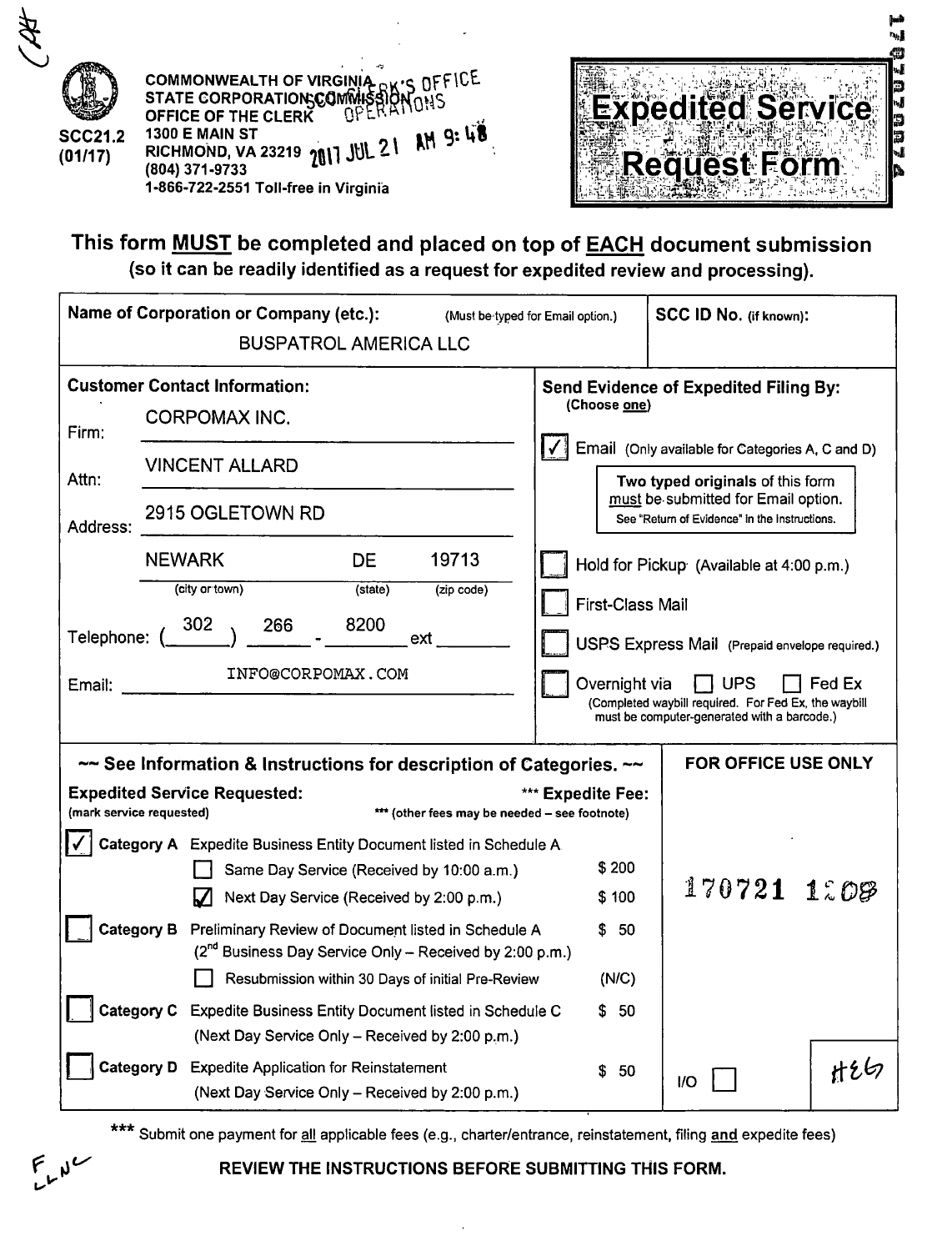Tel: 302 266 8200 Fax: 302 273 1465

Skype: corpomax

# CorpoMax\*

• Incorporation of U.S. Companies

• Registration of U.S. Trademarks

July 20, 2017

OFFICE OF THE CLERK STATE CORPORATION COMMISSION 1300 E. MAIN STREET TYLER BUILDING, 1ST FLOOR RICHMOND, VA 23219

SCC-CLERK'S OFFICE 2017 JUL 21 AM 9:48

NA Don XD

170721 1203 XPEDI! two  $# 200 = \frac{100}{7.215}$ 

Name: Document Filed: Handling: Method of Return: Payment: BUSPATROL AMERICA LLC Application for a Certificate of Authority to Transact Business in Virginia as a Foreign Limited Liability Company Expedited Service (Next Day Service) Email - info@corpomax.com Check

Dear Madam, Dear Sir,

Please find enclosed the following documents:

- Application for Certificate of Authority
- Original Certified Copy of the Articles of Formation
- Check # 3046 issued to "State Corporation Commission" of \$200.00

If you need more information do not hesitate to contact me.

Best regards,

i/KUH

Vincent Allard President

 $\ddot{\phantom{1}}$ 

T070836-4

 $(1-\rho^2)$ <br> $\frac{100}{100}$ <br> $\frac{100}{100}$ <br> $\frac{1}{100}$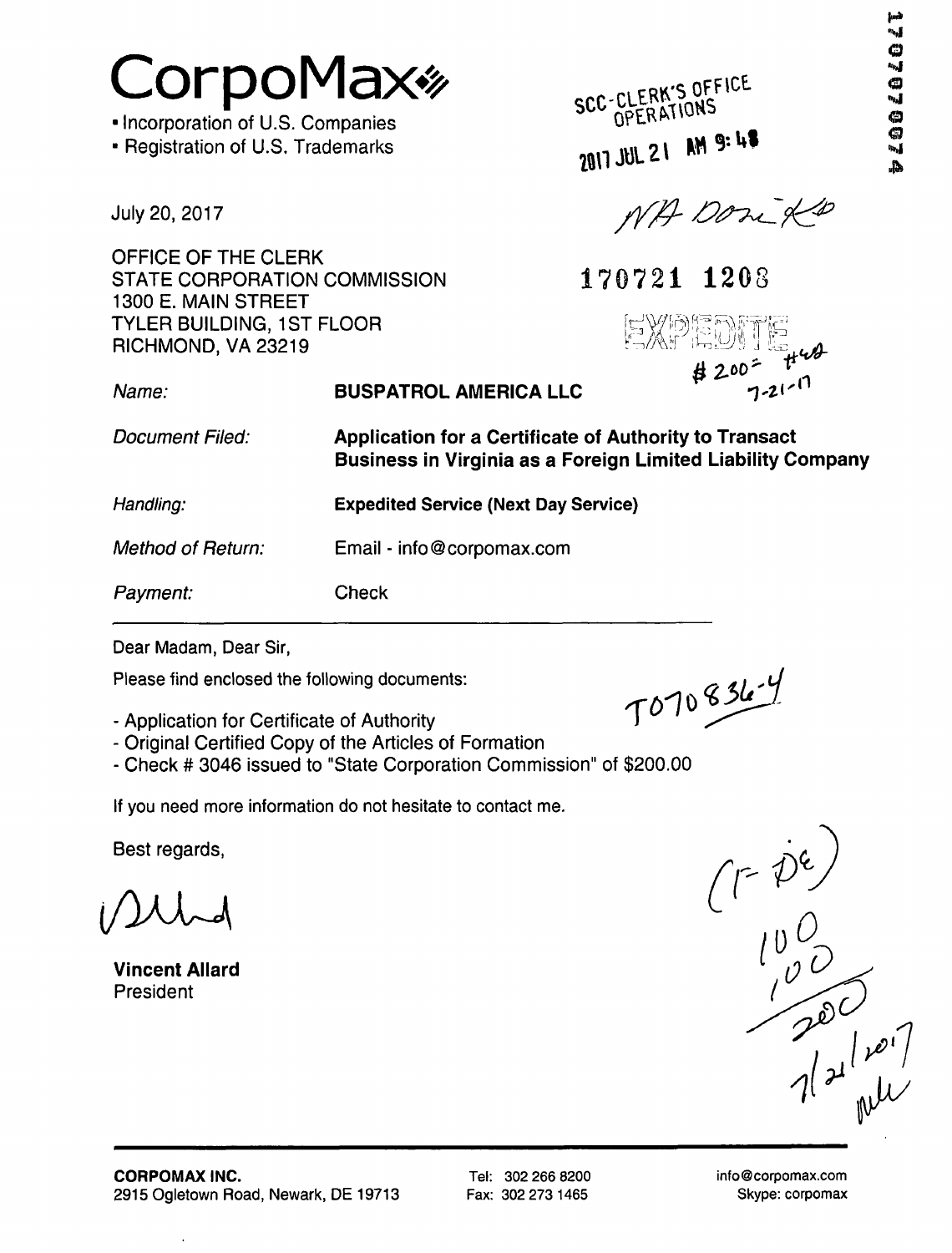AT RICHMOND, JULY 24, 2017

The State Corporation Commission has found the accompanying application for a certificate of registration to transact business in Virginia submitted on behalf of

#### BUSPATROL AMERICA LLC

to comply with the requirements of law, and confirms payment of all required fees. Therefore, it is ORDERED that this

#### CERTIFICATE OF REGISTRATION TO TRANSACT BUSINESS IN VIRGINIA

be issued and admitted to record with the application in the Office of the Clerk of the Commission, effective July 24, 2017.

STATE CORPORATION COMMISSION

By

dith fl zduann)

Judith Williams Jagdmann Commissioner

FLLCACPT CIS0372 17-07-21-1208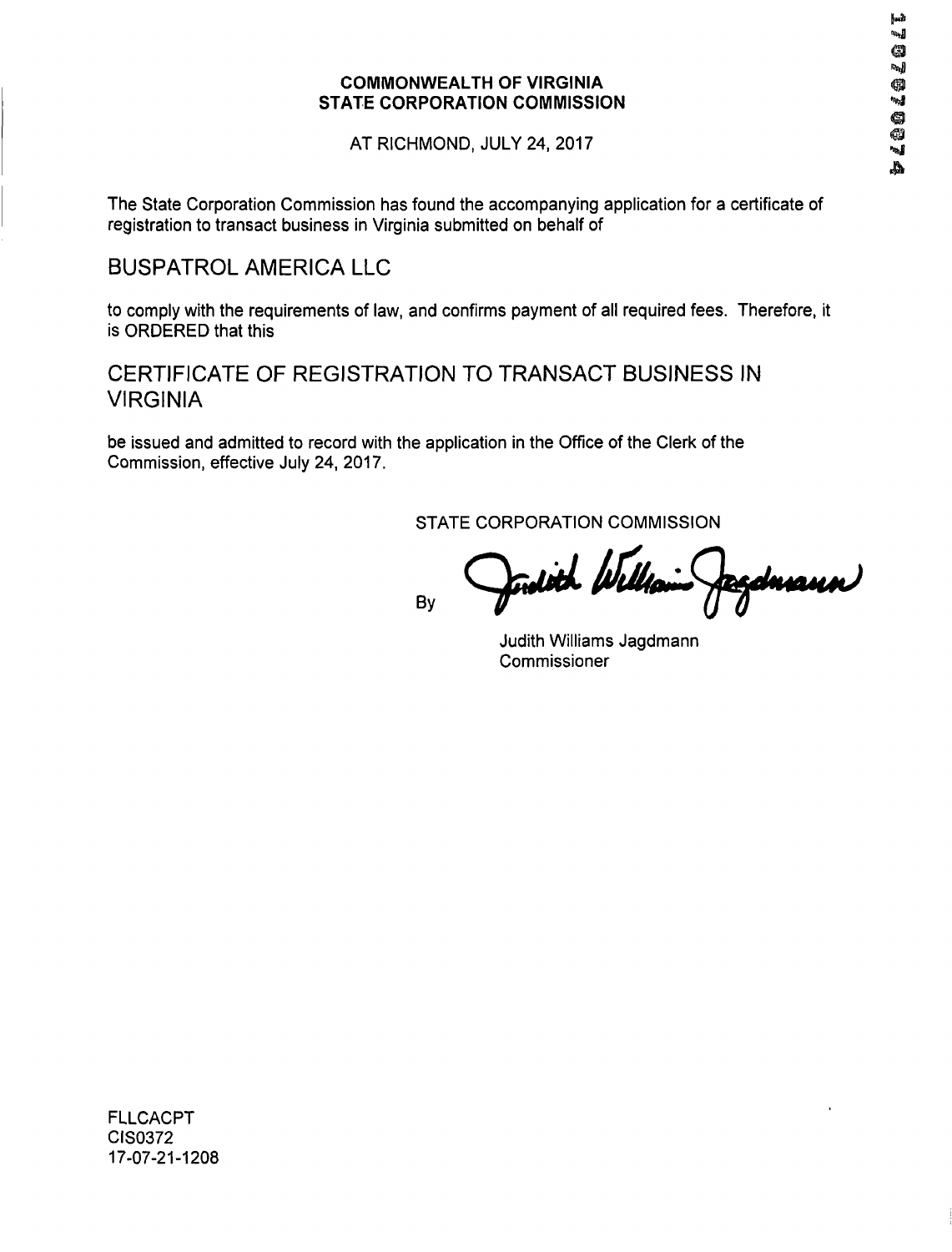

(06/16)

#### COMMONWEALTH OF VIRGINIA STATE CORPORATION COMMISSION

| APPLICATION FOR A CERTIFICATE OF REGISTRATION TO TRANSACT          |
|--------------------------------------------------------------------|
| <b>BUSINESS IN VIRGINIA AS A FOREIGN LIMITED LIABILITY COMPANY</b> |

## A

|                                                 | <b>REVIEW THE INSTRUCTIONS BEFORE SUBMITTING THIS FORM.</b>                                                                                                                                                                                                                                                                                                                                                                                                                                                                                                                                                                                                                              |                                     | NON        |       |  |
|-------------------------------------------------|------------------------------------------------------------------------------------------------------------------------------------------------------------------------------------------------------------------------------------------------------------------------------------------------------------------------------------------------------------------------------------------------------------------------------------------------------------------------------------------------------------------------------------------------------------------------------------------------------------------------------------------------------------------------------------------|-------------------------------------|------------|-------|--|
| LLC's name:                                     |                                                                                                                                                                                                                                                                                                                                                                                                                                                                                                                                                                                                                                                                                          | <b>BUSPATROL AMERICA LLC</b>        | <b>DOM</b> |       |  |
| Designated name (if required): __________       |                                                                                                                                                                                                                                                                                                                                                                                                                                                                                                                                                                                                                                                                                          |                                     |            |       |  |
|                                                 | State or other jurisdiction of organization: __________                                                                                                                                                                                                                                                                                                                                                                                                                                                                                                                                                                                                                                  | <b>DELAWARE</b>                     |            |       |  |
|                                                 | Date of formation: ________JUNE 27, 2017 Period of duration: ________ PERPETUAL                                                                                                                                                                                                                                                                                                                                                                                                                                                                                                                                                                                                          |                                     |            |       |  |
|                                                 | (Mark if applicable:) $\Box$ The LLC was previously authorized or registered to transact business in Virginia as a foreign<br>business entity. (See Instructions.) Set forth additional information on an attachment.                                                                                                                                                                                                                                                                                                                                                                                                                                                                    |                                     |            |       |  |
|                                                 | The post office address, including the street and number, of the LLC's principal office is                                                                                                                                                                                                                                                                                                                                                                                                                                                                                                                                                                                               |                                     |            |       |  |
|                                                 | 8540 CINDER BED ROAD, SUITE 400                                                                                                                                                                                                                                                                                                                                                                                                                                                                                                                                                                                                                                                          | <b>LORTON</b>                       | VA.        | 22079 |  |
| (number/street)                                 |                                                                                                                                                                                                                                                                                                                                                                                                                                                                                                                                                                                                                                                                                          | (city or town)                      | (state)    | (zip) |  |
|                                                 |                                                                                                                                                                                                                                                                                                                                                                                                                                                                                                                                                                                                                                                                                          |                                     |            |       |  |
| The registered agent is (mark appropriate box): |                                                                                                                                                                                                                                                                                                                                                                                                                                                                                                                                                                                                                                                                                          |                                     |            |       |  |
| <b>OR</b>                                       | (1) an INDIVIDUAL who is a resident of Virginia and<br>a member or manager of the LLC.<br>a member or manager of a limited liability company that is a member or manager of the LLC.<br>an officer or director of a corporation that is a member or manager of the LLC.<br>a general partner of a general or limited partnership that is a member or manager of the LLC.<br>a trustee of a trust that is a member or manager of the LLC.<br>a member of the Virginia State Bar.<br>$(2)$ $\sqrt{\phantom{a}}$ a domestic or foreign stock or nonstock corporation, limited liability company or registered<br>limited liability partnership authorized to transact business in Virginia. |                                     |            |       |  |
| business office of the registered agent, is     | The LLC's VIRGINIA registered office address, including the street and number, if any, which is identical to the                                                                                                                                                                                                                                                                                                                                                                                                                                                                                                                                                                         |                                     |            |       |  |
| 4701 COX ROAD, SUITE 285                        |                                                                                                                                                                                                                                                                                                                                                                                                                                                                                                                                                                                                                                                                                          | GLEN ALLEN <sub>VA</sub> 23060-6802 |            |       |  |
| (number/street)                                 |                                                                                                                                                                                                                                                                                                                                                                                                                                                                                                                                                                                                                                                                                          | (city or town)                      |            | (zip) |  |
|                                                 | which is physically located in the M county or M city of _________                                                                                                                                                                                                                                                                                                                                                                                                                                                                                                                                                                                                                       | <b>HENRICO COUNTY</b>               |            |       |  |
|                                                 | The Clerk of the Commission is hereby irrevocably appointed as the agent of the limited liability company for service<br>of process if (i) the company fails to maintain a registered agent in Virginia as required by § 13.1-1015 of the Code<br>of Virginia, (ii) the registered agent's authority has been revoked, (iii) the registered agent has resigned, or (iv) the<br>registered agent cannot be found or served with the exercise of reasonable diligence.                                                                                                                                                                                                                     |                                     |            |       |  |
|                                                 | The LLC affirms that it is a "foreign limited liability company" as defined in § 13.1-1002 of the Code of Virginia.                                                                                                                                                                                                                                                                                                                                                                                                                                                                                                                                                                      |                                     |            |       |  |
|                                                 | Signed in the manne of the foreign limited liability company by:                                                                                                                                                                                                                                                                                                                                                                                                                                                                                                                                                                                                                         | 07/18/2017                          |            |       |  |

| Signed if ying play to the foreign immediability company by.                                                |                   |                                                      |
|-------------------------------------------------------------------------------------------------------------|-------------------|------------------------------------------------------|
| WWwdD                                                                                                       | 07/18/2017        |                                                      |
| (signature)                                                                                                 | (date)            | (telephone number (optional))                        |
| <b>MARC THIBODEAU</b>                                                                                       | SECRETARY MANAGER |                                                      |
| (printed name)                                                                                              | (title)           | (see Instructions for examples of acceptable titles) |
| ■ The person signing above has been delegated the right and power to manage the LLC's business and affairs. |                   |                                                      |

Personal Information, such as a social security number, should NOT be included in a business entity document submitted to the Office of the Clerk for filing with the Commission. For more information, see Notice Regarding Personal Identifiable Information at www.scc.virginia.gov/clk.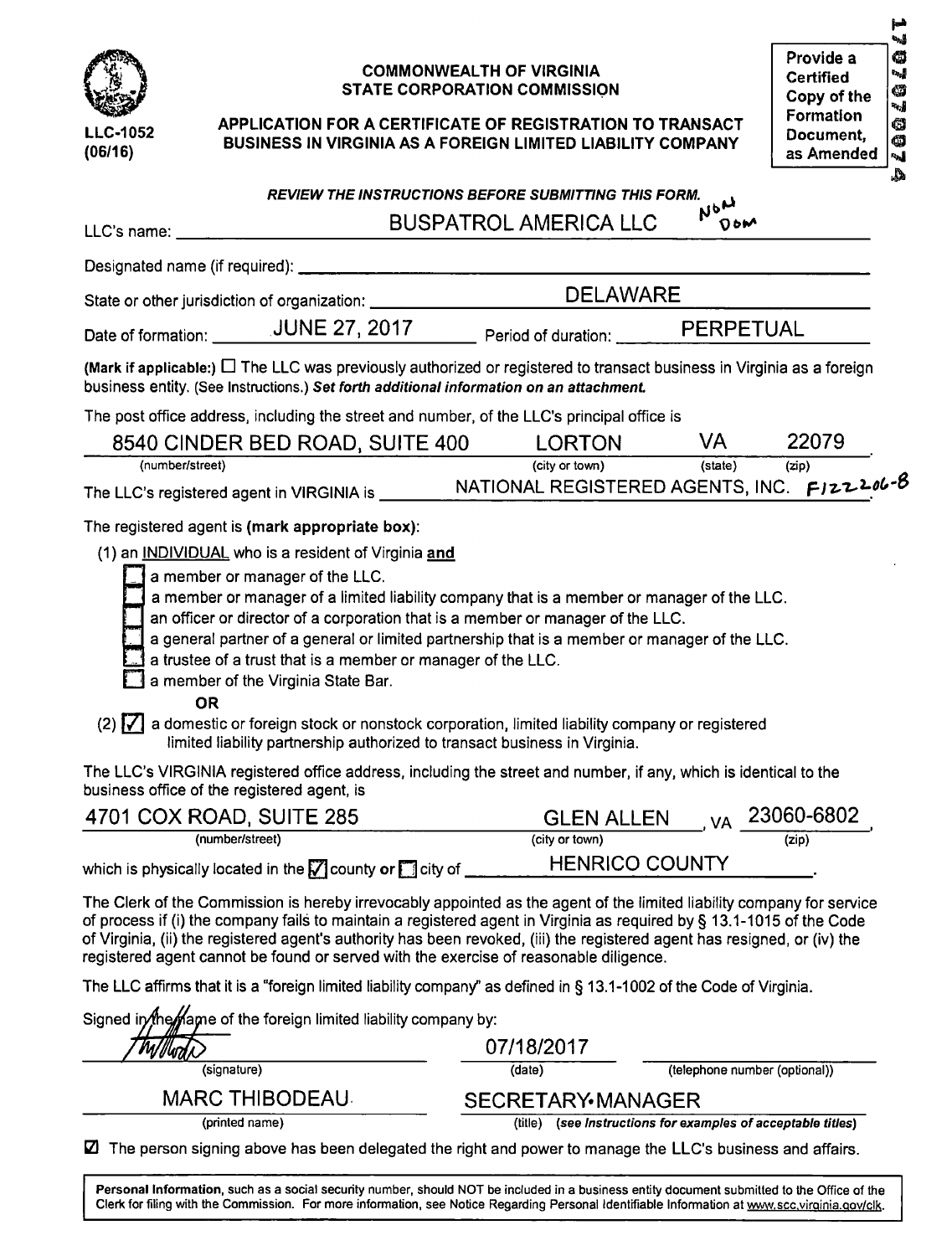

Page 1

The First State

X, JEFFREY W. BULLOCK, SECRETARY OF STATE OF THE STATE OF DELAWARE, DO HEREBY CERTIFY THE ATTACHED IS A TRUE AND CORRECT COPY OF THE CERTIFICATE OF FORMATION OF "BUSPATROL AMERICA LLC", FILED IN THIS OFFICE ON THE TWENTY-SEVENTH DAY OF JUNE, A.D. 2017, AT 3:36 O'CLOCK P.M.



6458608 8100 SR# 20174975023

You may verify this certificate online at corp.delaware.gov/authver.shtml

cretary of State

Authentication: 202797064 Date: 06-28-17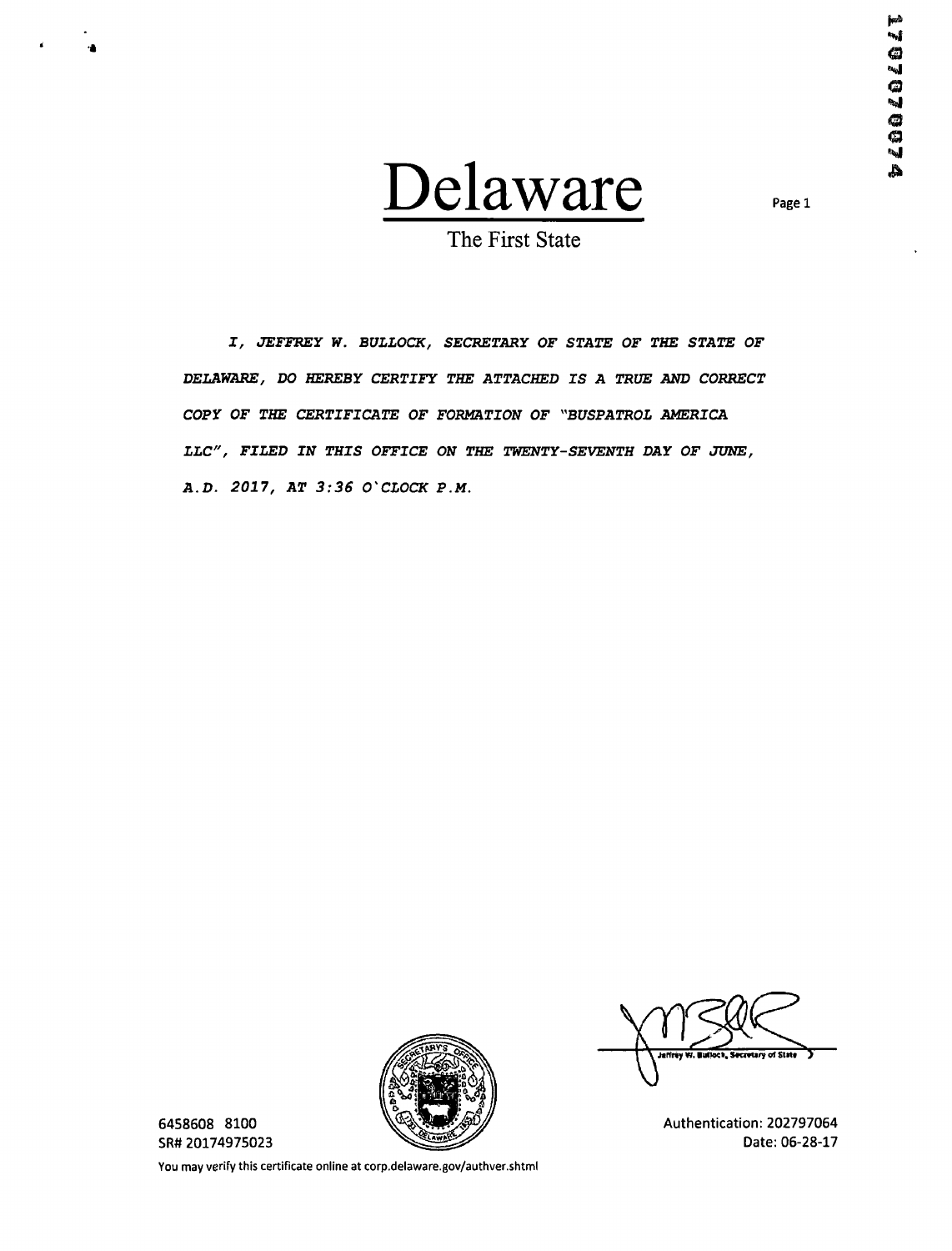State of Delaware Secretary of State Division of Corporations Delivered 03:36 PM 06/27/2017 PILED 03:36 PM 06/27/2017 SR 2017497S023 - FIleNumber 6458608

## STATE OF DELAWARE

## CERTIFICATE OF FORMATION **OF** BUSPATROL AMERICA LLC

A LIMITED LIABILITY COMPANY

FIRST:

 $n^{\sigma_{\star}}$ The name of the Limited Liability Company is: BUSPATROL AMERICA LLC ഹ്

#### SECOND:

The address of the Limited Liability Company's registered office in the State of Delaware is 2915 Ogletown Road, in the City of Newark, County of New Castle, 19713. The name of its registered agent at such address is CorpoMax Inc.

#### THIRD:

The purpose of the Limited Liability Company is to engage in any lawful act or activity for which limited liability companies may be organized under the Limited Liability Company Act of the State of Delaware.

I, THE UNDERSIGNED, for the purpose of forming a limited liability company under the laws of the State of Delaware, do make, file and record this Certificate, and do certify that the facts herein stated are true, and I have accordingly hereunto set my hand on June 27, 2017.

#### ISI VINCENT ALLARD

CORPOMAX INC., AUTHORIZED PERSON BY VINCENT ALLARD, PRESIDENT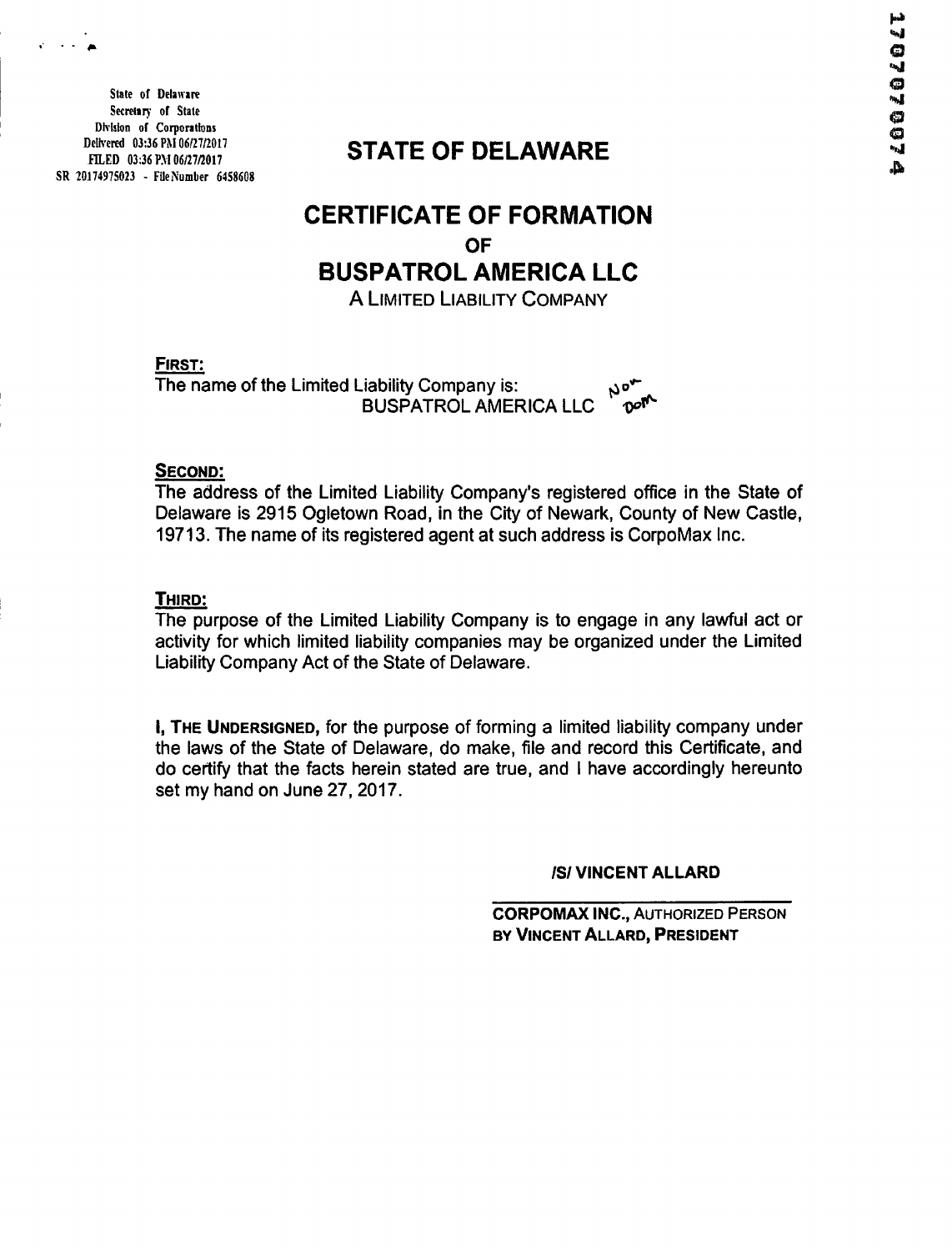

**Office of the Clerk** 

January 15, 2015

DAVID POIRIER 7217 LOCKPORT PLACE STE 102 LORTON, VA 22079

#### **RECEIPT**

- RE: Force Multiplier Solutions Inc.
- ID: F198510-2
- DCN: 15-01-14-1221

Dear Customer:

This is your receipt for \$75.00, to cover the fees for filing an application for a certificate of authority to transact business in Virginia with this office.

This is also your receipt for \$200.00 to cover the fee(s) for expedited service(s).

The effective date of the certificate is January 15, 2015.

Ifyou have any questions, please call (804) 371-9733 ortoll-free in Virginia, 1-866-722-2551.

Sincerely,

Joel H. Peck Clerk of the Commission

**CORFACPT** CISJMA

P.O. Box 1197, Richmond, VA 23218-1197 Tyler Building, First Floor, 1300 East Main Street, Richmond, VA 23219-3630 Clerk's Office (804) 371-9733 or (866) 722-2551 (toll-free in Virginia) www.scc.virglnia.gov/clk Telecommunications Device for the Deaf-TDDA/oice: (804) 371-9206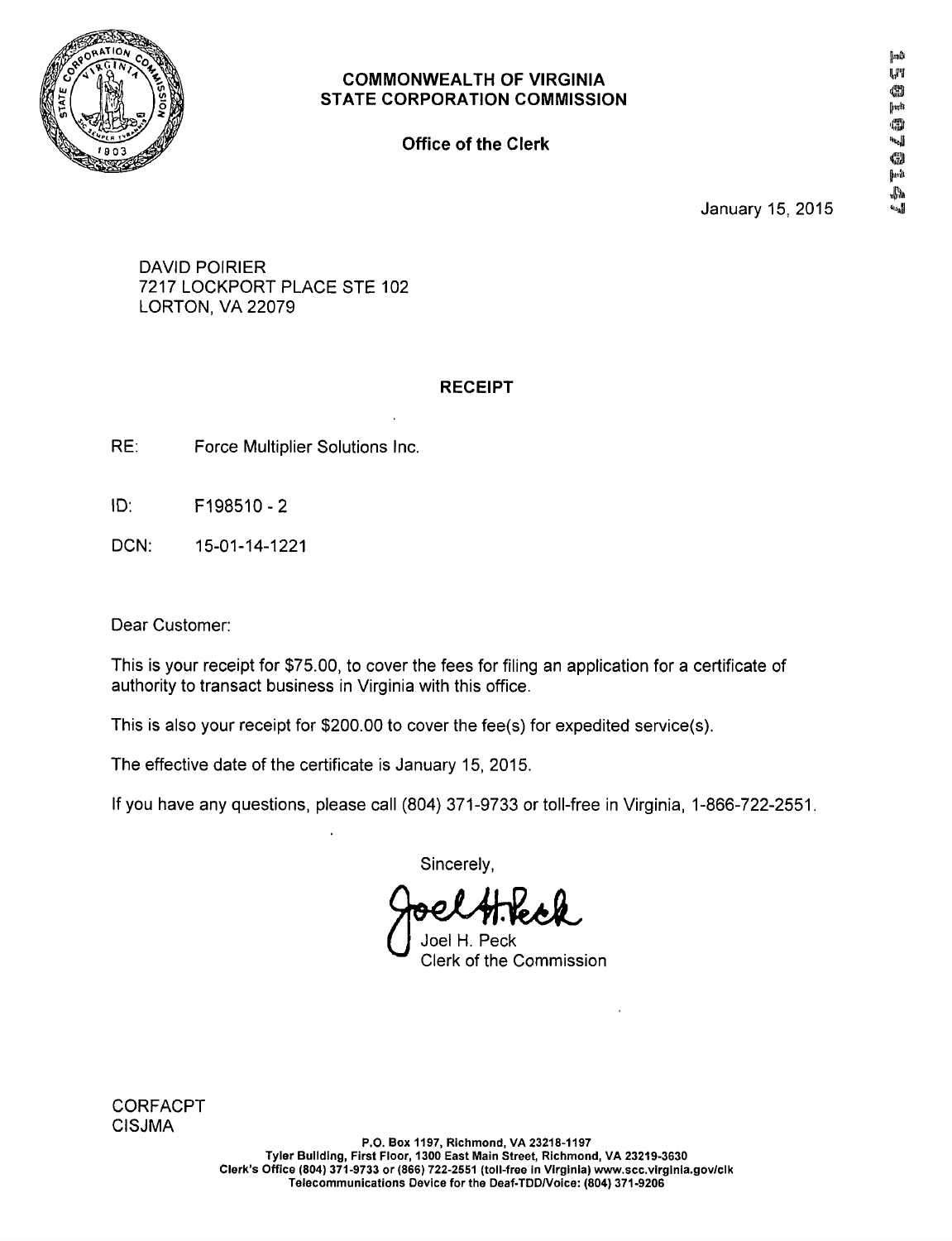| Name availability done in:<br>Initials: Conflict with ID #: |     |                                                 |
|-------------------------------------------------------------|-----|-------------------------------------------------|
| eFile:                                                      |     | <u>ี 1205</u><br>ENTITY ID #:                   |
| CIS:                                                        |     | $\frac{l}{150114}$<br>1221<br>DCN#:             |
|                                                             |     | 1840                                            |
| <i>େ ଉ- ଉ- ଉ- ଉ- ଉ-</i>                                     |     |                                                 |
|                                                             |     | <b>CHARTER EXAMINER WORKSHEET</b>               |
| CHARTER / ENTRANCE FEE                                      |     | <b>JURISDICTION:</b>                            |
| <b>FILING FEE</b>                                           |     | <b>SPECIAL EFFECTIVE DATE / TIME</b>            |
| Same<br>da.<br><b>EXPEDITE FEE(S)</b>                       |     |                                                 |
| <b>TOTAL FEES</b>                                           | 275 | <b>INDUSTRY CODE:</b>                           |
| AMENDMENT OR OTHER INFORMATION:                             |     | SEND COPY TO:                                   |
|                                                             |     |                                                 |
|                                                             |     |                                                 |
|                                                             |     |                                                 |
|                                                             |     |                                                 |
| ,,,,,,,,,,,,,,,,,,,,,,,,,,,,<br><b>COPYWORK REQUESTED:</b>  |     | PPPPPPPPPPPPPPPPPPPPPP<br><b>CORRESPONDENT:</b> |
|                                                             |     |                                                 |
|                                                             |     |                                                 |
|                                                             |     |                                                 |
|                                                             |     |                                                 |
| <b>AMOUNT AVAILABLE</b><br><b>FOR COPYWORK:</b>             |     | <b>MAIL</b>                                     |
|                                                             |     | CALL                                            |
|                                                             |     | <b>FAX</b>                                      |
|                                                             |     | <b>FED EX</b>                                   |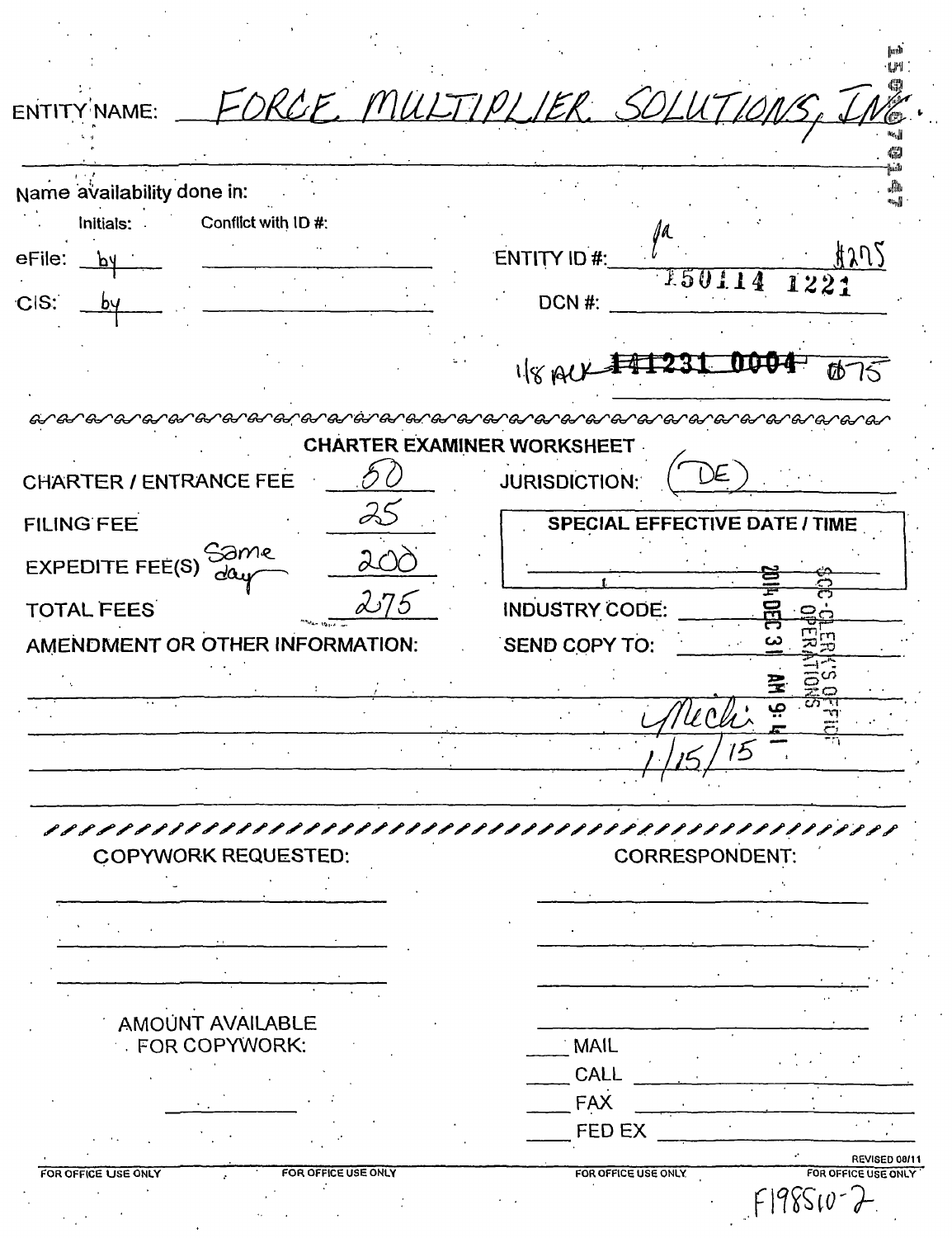| COMMONWEALTH OF VIRGINIA<br>STATE CORPORATION COMMISSIONCE CLERK<br>TEICE OF THE CLERK<br><b>TEICE OF THE CLERK</b><br><b>THE CLERK</b><br><b>SCC21.2</b><br>2015 JAN 14 PM 12 41<br>(07/14)<br>(804) 371-9733<br>1-866-722-2551 Toll-free in Virginia | pedited Service<br>HF(0)                                                                                                                                              |
|--------------------------------------------------------------------------------------------------------------------------------------------------------------------------------------------------------------------------------------------------------|-----------------------------------------------------------------------------------------------------------------------------------------------------------------------|
| This form MUST be completed and placed on top of <b>EACH</b> document submission<br>(so it can be readily identified as a request for expedited review and processing).                                                                                |                                                                                                                                                                       |
| Name of Corporation or Company (etc.):<br><u>torce Multiplier</u> Solutions INC                                                                                                                                                                        | SCC ID No. (if known):<br>DCN 14-12-31-0004                                                                                                                           |
| <b>Customer Contact Information:</b>                                                                                                                                                                                                                   | Send Evidence of Expedited Filing By:<br>(Choose one)                                                                                                                 |
| David Poirrer<br>Name:                                                                                                                                                                                                                                 | Two duplicate copies of this typed<br>Email<br>form must be submitted for Email.                                                                                      |
| 7 Lockport Place, 5<br>$\vert$ d $\vert$<br>Address:<br>٧fl<br>citv or town)                                                                                                                                                                           | See "Return of Evidence" in the Instructions.<br>(Email is only available for Categories A, C and D.)<br>Hold for Pickup (Available at 4:00 p.m.)<br>First-Class Mail |
| Telephone: (703) 338 - 0208 ext<br>$E_{\text{mail}}$ $David\text{-}Birier@f$<br>nc.Com                                                                                                                                                                 | <b>USPS Express Mail</b><br>(Prepaid envelope required.)<br>$\Box$ UPS<br>Overnight via<br>□ Fed Ex<br>(Completed waybill required. For Fed Ex, the waybill           |
|                                                                                                                                                                                                                                                        | must be computer-generated with a barcode.)                                                                                                                           |
| $\sim$ See Information & Instructions for description of Categories. $\sim$<br><b>Expedited Service Requested:</b><br>*** (does not include filing fee(s) - see footnote)<br>(mark service requested)                                                  | FOR OFFICE USE ONLY<br>revisions per D.P. 115<br>*** Expedite Fee:                                                                                                    |
| $ \mathsf{X} $ Category A Expedite Business Entity Document listed in Schedule A<br>X Same Day Service (Received by Noon)                                                                                                                              | 15011401221<br>\$200<br>\$100                                                                                                                                         |
| Next Day Service (Received by 4:00 p.m.)<br>Category B<br>Preliminary Review of Document listed in Schedule A<br>$(2^{nd}$ Business Day Service Only – Received by 4:00 p.m.)<br>Resubmission within 30 Days of initial Pre-Review                     | \$50<br>(N/C)                                                                                                                                                         |
| Category C<br><b>Expedite Business Entity Document listed in Schedule C</b><br>(Next Day Service Only - Received by 4:00 p.m.)                                                                                                                         | 50<br>\$                                                                                                                                                              |
| Category D Expedite Application for Reinstatement<br>(Next Day Service Only - Received by 4:00 p.m.)                                                                                                                                                   | ÛN<br>\$<br>50<br>1/O                                                                                                                                                 |

\*\*\* Submit one payment for all applicable fees (e.g., charter/entrance, reinstatement, filing and expedite fees)

REVIEW THE INSTRUCTIONS BEFORE SUBMITTING THIS FORM.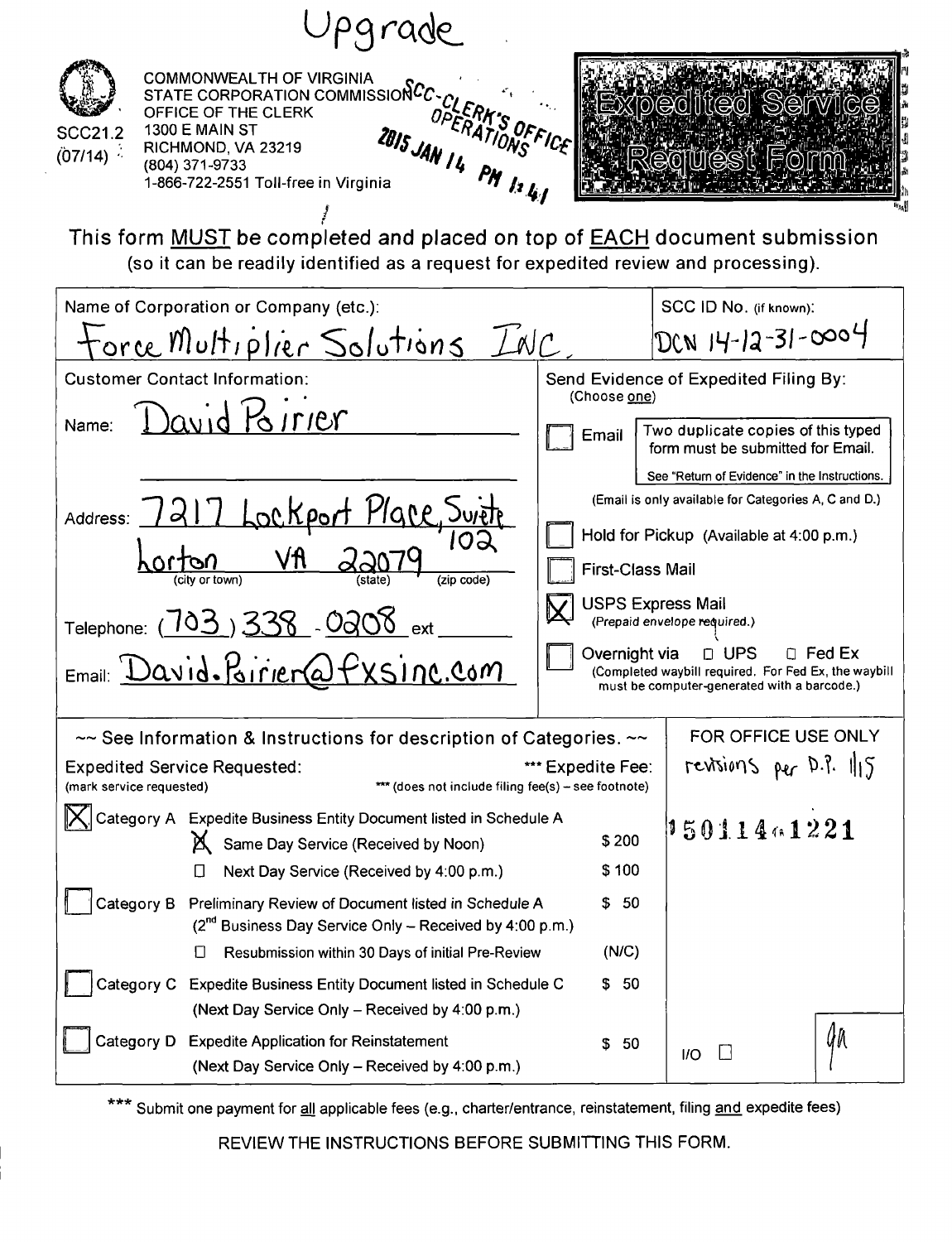AT RICHMOND, JANUARY 15, 2015

The State Corporation Commission has found the accompanying application for a certificate of \* authority to transact business in Virginia submitted on behalf of

**Force Multiplier Solutions Inc.** 

to comply with the requirements of law, and confirms payment of all required fees. Therefore, it is ORDERED that this

**CERTIFICATE OF AUTHORITY TO TRANSACT BUSINESS IN VIRGINIA** 

be issued and admitted to record with the application in the Office of the Clerk of the Commission, effective January 15, 2015.

The corporation is authorized to transact business in Virginia, subject to all Virginia laws applicable to the corporation and its business.

STATE CORPORATION COMMISSION

By dnaun

Judith Williams Jagdmann Commissioner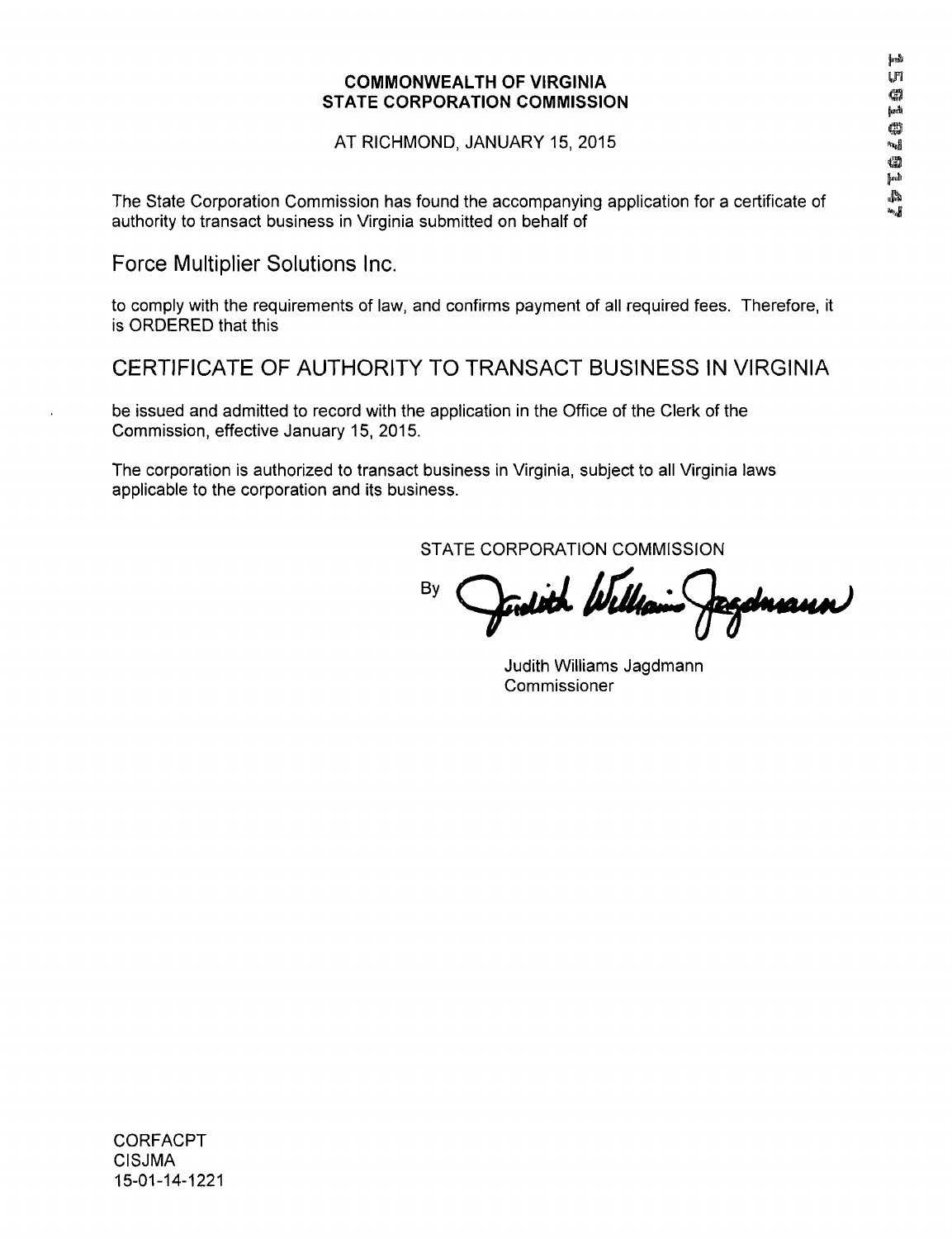

#### SCC759/921 APPLICATION FOR A CERTIFICATE OF AUTHORITY TO (08/13) **TRANSACT BUSINESS IN VIRGINIA AS A FOREIGN CORPORA (08/13) TRANSACT BUSINESS IN VIRGINIA AS A FOREIGN CORPORATION**

The name of the foreign corporation is (include, if required, any "for use in Virginia" name in parentheses) FORCE MULTIPLIER SOLUTIONS, INC.

### Force Multiplier Solutions, Inc. Second Multiplier Solution Second Second Second Second Second Second Second S

| State or other jurisdiction of incorporation: DELAWARE                                                                                                                                                                                            |                                                       |                                                      |                                                                                                                                       |                             |  |
|---------------------------------------------------------------------------------------------------------------------------------------------------------------------------------------------------------------------------------------------------|-------------------------------------------------------|------------------------------------------------------|---------------------------------------------------------------------------------------------------------------------------------------|-----------------------------|--|
| Date of incorporation: 4/16/2014<br>Period of duration: PERPETUAL                                                                                                                                                                                 |                                                       |                                                      |                                                                                                                                       |                             |  |
| (Mark if applicable:) $\Box$ The corporation was previously authorized or registered with the Commission to transact<br>business in Virginia as a foreign business entity. (See Instructions.) Set forth additional information on an attachment. |                                                       |                                                      |                                                                                                                                       |                             |  |
| The post office address, including the street and number, of the corporation's principal office is                                                                                                                                                |                                                       |                                                      |                                                                                                                                       |                             |  |
| 2200 ROSS AVENUE, SUITE 4900W DALLAS TX 75201                                                                                                                                                                                                     |                                                       |                                                      |                                                                                                                                       |                             |  |
| (number/street)                                                                                                                                                                                                                                   | (city or town)                                        |                                                      | (state)                                                                                                                               | (zip)                       |  |
| The corporation's registered agent in VIRGINIA is DAVID POIRIER                                                                                                                                                                                   |                                                       |                                                      |                                                                                                                                       |                             |  |
| The registered agent is (mark appropriate box):                                                                                                                                                                                                   |                                                       |                                                      |                                                                                                                                       |                             |  |
| (1) an individual who is a resident of Virginia and<br>$\boxtimes$ an officer of the corporation.<br>$\Box$ a director of the corporation.<br>$\Box$ a member of the Virginia State Bar.                                                          | <b>OR</b>                                             | $(2)$ $\Box$ a Virginia or foreign stock or nonstock | corporation, limited liability company or<br>registered limited liability partnership<br>authorized to transact business in Virginia. |                             |  |
| The corporation's VIRGINIA registered office address, including the street and number, if any, which is identical to<br>the business office of the registered agent, is<br>7217 LOCKPORT PLACE SUITE 102 LORTON, VA 22079                         |                                                       |                                                      |                                                                                                                                       |                             |  |
| (number/street)                                                                                                                                                                                                                                   | (city or town)                                        |                                                      | $\overline{\phantom{a}}$ , VA                                                                                                         | $\overline{(\mathsf{zip})}$ |  |
| which is physically located in the $2$ county or $\Box$ city of $\frac{\text{FAIRFAX}}{\text{AII}}$                                                                                                                                               |                                                       |                                                      |                                                                                                                                       |                             |  |
| <b>OFFICERS:</b><br><b>NAME AND TITLE</b>                                                                                                                                                                                                         |                                                       | <b>BUSINESS ADDRESS</b>                              |                                                                                                                                       |                             |  |
| <b>DAVID POIRIER</b><br>PRESIDENT                                                                                                                                                                                                                 | 7217 LOCKPORT PLACE, SUITE 102                        |                                                      |                                                                                                                                       |                             |  |
|                                                                                                                                                                                                                                                   | LORTON, VA 22079                                      |                                                      |                                                                                                                                       |                             |  |
|                                                                                                                                                                                                                                                   |                                                       |                                                      |                                                                                                                                       |                             |  |
|                                                                                                                                                                                                                                                   |                                                       |                                                      |                                                                                                                                       |                             |  |
| DIRECTORS:<br><b>NAME</b>                                                                                                                                                                                                                         | <b>BUSINESS ADDRESS</b>                               |                                                      |                                                                                                                                       |                             |  |
| David J. Poirier                                                                                                                                                                                                                                  | T217 LOCKPORT PLACE, SUITE 102                        |                                                      |                                                                                                                                       |                             |  |
| Robert C. Leonard                                                                                                                                                                                                                                 | LORTON YA                                             | 2009                                                 |                                                                                                                                       |                             |  |
| sidney abusch                                                                                                                                                                                                                                     | Same                                                  |                                                      |                                                                                                                                       |                             |  |
|                                                                                                                                                                                                                                                   | Sune                                                  |                                                      |                                                                                                                                       |                             |  |
| NUMBER OF SHARES AUTHORIZED TO BE ISSUED<br>STOCK:                                                                                                                                                                                                |                                                       |                                                      | <b>CLASS AND SERIES</b>                                                                                                               |                             |  |
| 500                                                                                                                                                                                                                                               | Common                                                |                                                      |                                                                                                                                       |                             |  |
|                                                                                                                                                                                                                                                   |                                                       |                                                      |                                                                                                                                       |                             |  |
|                                                                                                                                                                                                                                                   |                                                       |                                                      |                                                                                                                                       |                             |  |
| Signed in the name of the foreign corporation by:                                                                                                                                                                                                 |                                                       |                                                      |                                                                                                                                       |                             |  |
|                                                                                                                                                                                                                                                   | 12/29/2014                                            |                                                      | 703-338-0208                                                                                                                          |                             |  |
| (signature)<br><b>DAVID POIRIER</b>                                                                                                                                                                                                               | (date)<br><b>PRESIDENT</b>                            |                                                      | (telephone number (optional))                                                                                                         |                             |  |
| (printed name)                                                                                                                                                                                                                                    | (see Instructions for requisite signature)<br>(title) |                                                      |                                                                                                                                       |                             |  |

**REVIEW THE INSTRUCTIONS THAT FOLLOW BEFORE SUBMITTING THIS FORM.**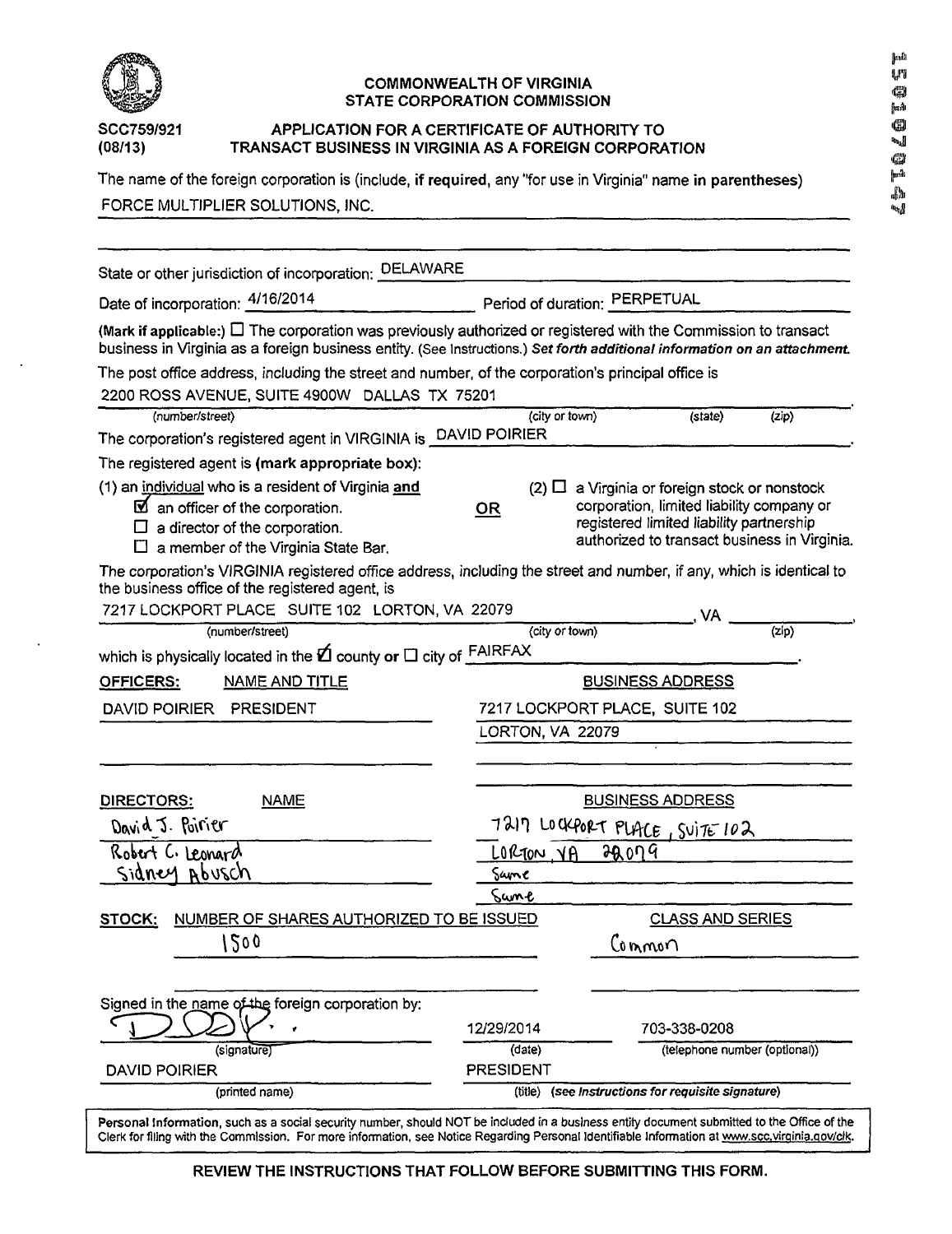*(DeCazvare* 

 $PAGE$ 

*"Ihe Jirst State* 

*J, JEFFREY W. BULLOCK, SECRETARY OF STATE OF THE STATE OF DELAWARE, DO HEREBY CERTIFY THE ATTACHED IS A TRUE AND CORRECT COPY OF THE CERTIFICATE OF INCORPORATION OF "FORCE MULTIPLIER SOLUTIONS INC.", FILED IN THIS OFFICE ON THE SIXTEENTH DAY OF APRIL, A.D. 2014, AT 1:21 O'CLOCK P.M.* 



*5517678 8100* 

*150058553 You may verify this certificate online at corp.delaware.gov/authver.shtml* 

AUTHENT**XCATION: 2043044 | \ Jeffrey W. Bullock, Secretary of State** 

*DATE: 01-15-15*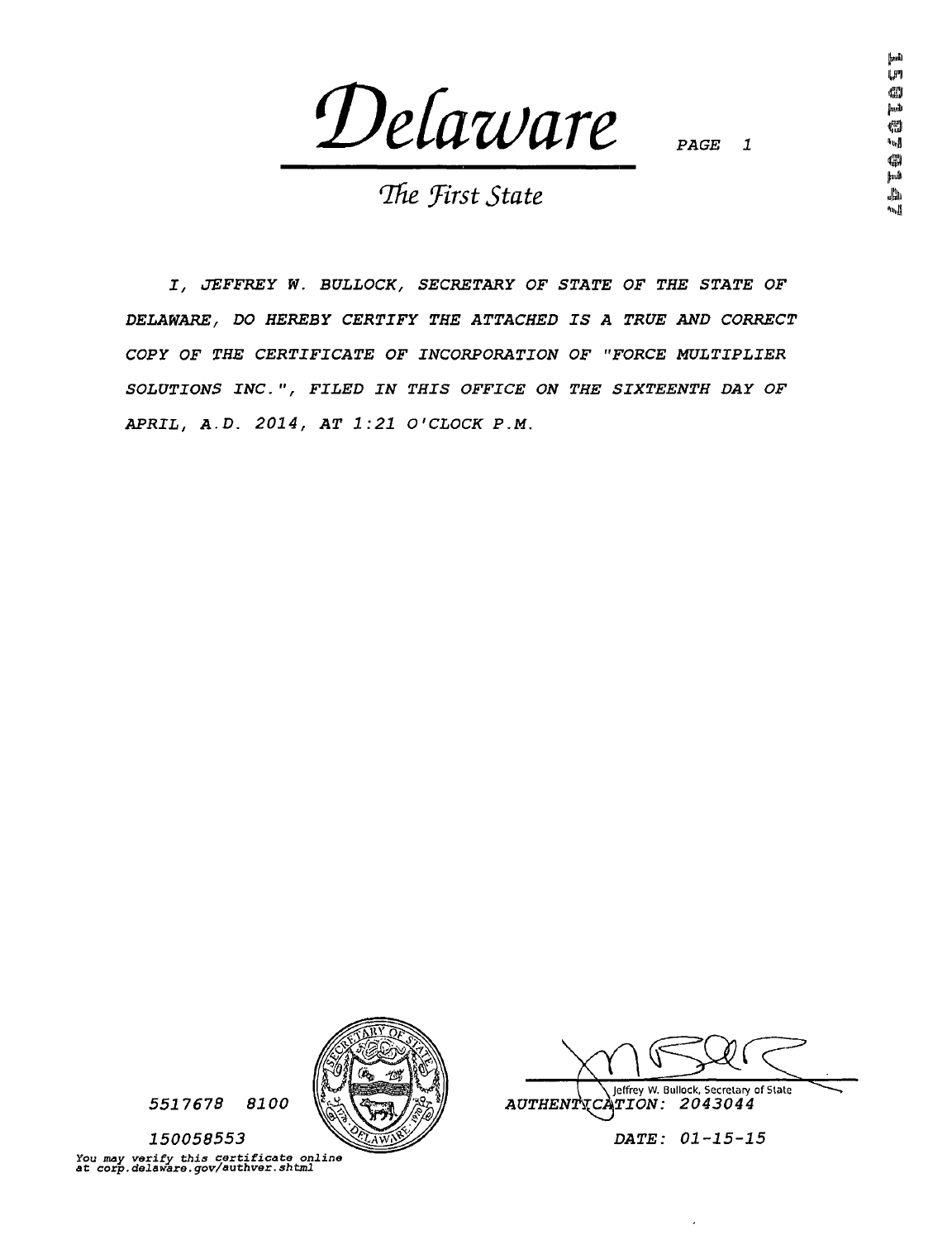*State of Delaware Secretary of State « Division of Corporations p Delivered 02:00 M 04/16/2014 m FILED 01:21 PM 04/16/2014 \*f SRV 140478664 - 5517678 FILE* 

#### **Force Multiplier Solutions Inc.**

0\ر FIRST: The name of the corporation is: Force Multiplier Solutions Inc.

**SECOND:** Its registered office in the State of Delaware is located at 16192 Coastal Highway, Lewes, Delaware 19958, County of Sussex. The registered agent in charge thereof is Harvard Business Services, Inc.

**THIRD:** The purpose of the corporation is to engage in any lawful activity for which corporations may be organized under the General Corporation Law of Delaware.

FOURTH: The total number of shares of stock which the corporation is authorized to issue is 1,500 shares having a par value of \$ 0.01 per share.

FIFTH: The business and affairs of the corporation shall be managed by or under the direction of the board of directors, and the directors need not be elected by ballot unless required by the bylaws of the corporation.

SIXTH: This corporation shall be perpetual unless otherwise decided by a majority of the Board of Directors.

SEVENTH: In furtherance and not in limitation of the powers conferred by the laws of Delaware, the board of directors is authorized to amend or repeal the bylaws.

**EIGHTH:** The corporation reserves the right to amend or repeal any provision in this Certificate oflncorporation in the manner prescribed by the laws of Delaware.

NINTH: The incorporator is Harvard Business Services, Inc., whose mailing address is 16192 Coastal Highway, Lewes, DE 19958.

TENTH: To the fullest extent permitted by the Delaware General Corporation Law a director of this corporation shall not be liable to the corporation or its stockholders for monetary damages for breach of fiduciary duty as a director.

I, the undersigned, for the purpose of forming a corporation under the laws of the State of Delaware do make and file this certificate, and do certify that the facts herein stated are true; and have accordingly signed below, this 16th day of April, 2014.

Signed and Attested to by:

Richard H. Bell

Harvard Business Services, Inc., Incorporator By: Richard H. Bell, President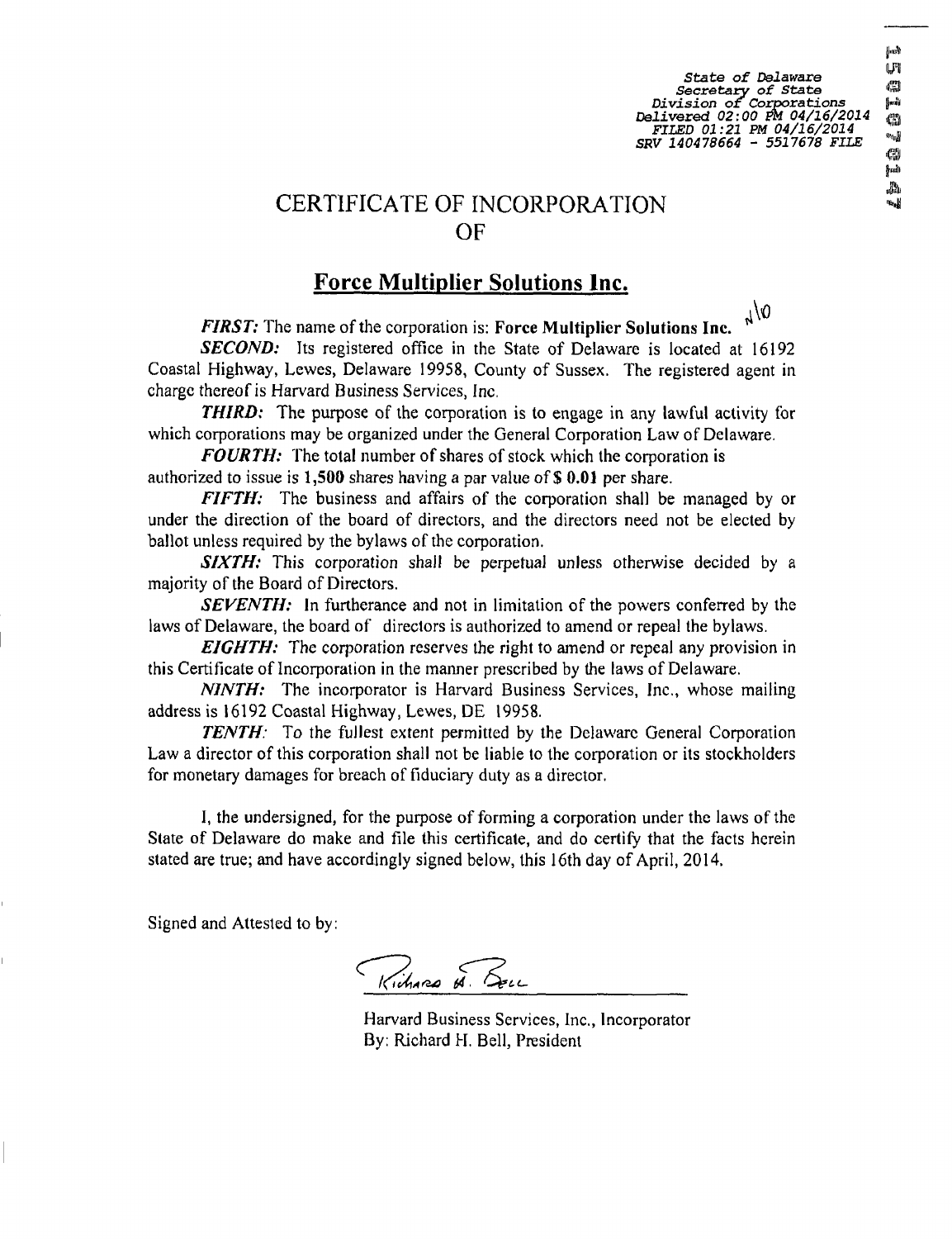1609501147



COMMONWEALTH OF VIRGINIA STATE CORPORATION COMMISSION

Office of the Clerk

September 6, 2016

DAVID POIRIER 8540 CINDER BED ROAD SUITE 400 LORTON, VA 22079

#### RECEIPT

RE: Force Multiplier Solutions Inc.

ID: F1985102

DCN: 1609065765

Dear Customer:

This is to acknowledge the filing of a statement of change of registered office and/or registered agent for the above-referenced corporation with this office.

The effective date of the change is September 6, 2016.

If you have any questions about this matter, please contact this office at the addresses or telephone numbers shown below.

RECEIPT CISECOM

**Sincerely** 

Joel H. Peck Clerk of the Commission

P.O. Box 1197, Richmond, VA 23218-1197<br>Tyler Building, First Floor, 1300 East Main Street, Richmond, VA 23219-3630<br>Clerk's Office (804) 371-9733 or (866) 722-2551 (toll-free in Virginia) www.scc.virginia.gov/clk